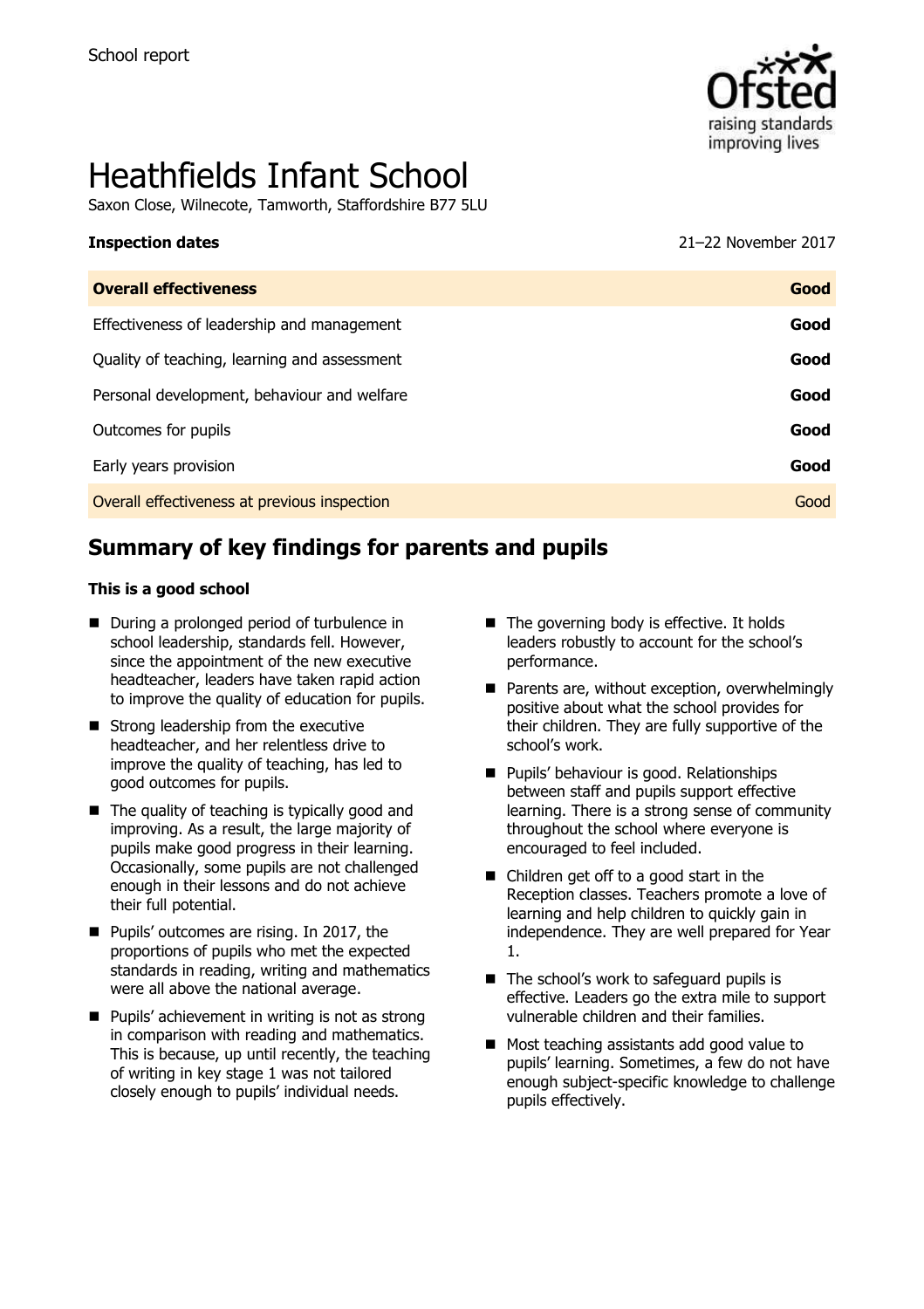

# **Full report**

### **What does the school need to do to improve further?**

- Improve outcomes for key stage 1 pupils in writing by ensuring that all teachers:
	- routinely identify and address errors in pupils' spelling
	- provide more opportunities for pupils to develop their writing skills across the curriculum and improve writing stamina
	- give better support to pupils to help them edit and improve their work
	- enable pupils to develop a fluent, legible style of handwriting.
- Ensure that teaching consistently challenges pupils' thinking, particularly of the most able pupils, so even more achieve the higher standards of which they are capable.
- Further develop leadership and management by ensuring that leaders develop the subject knowledge of teaching assistants, especially those who take responsibility for teaching a foundation subject.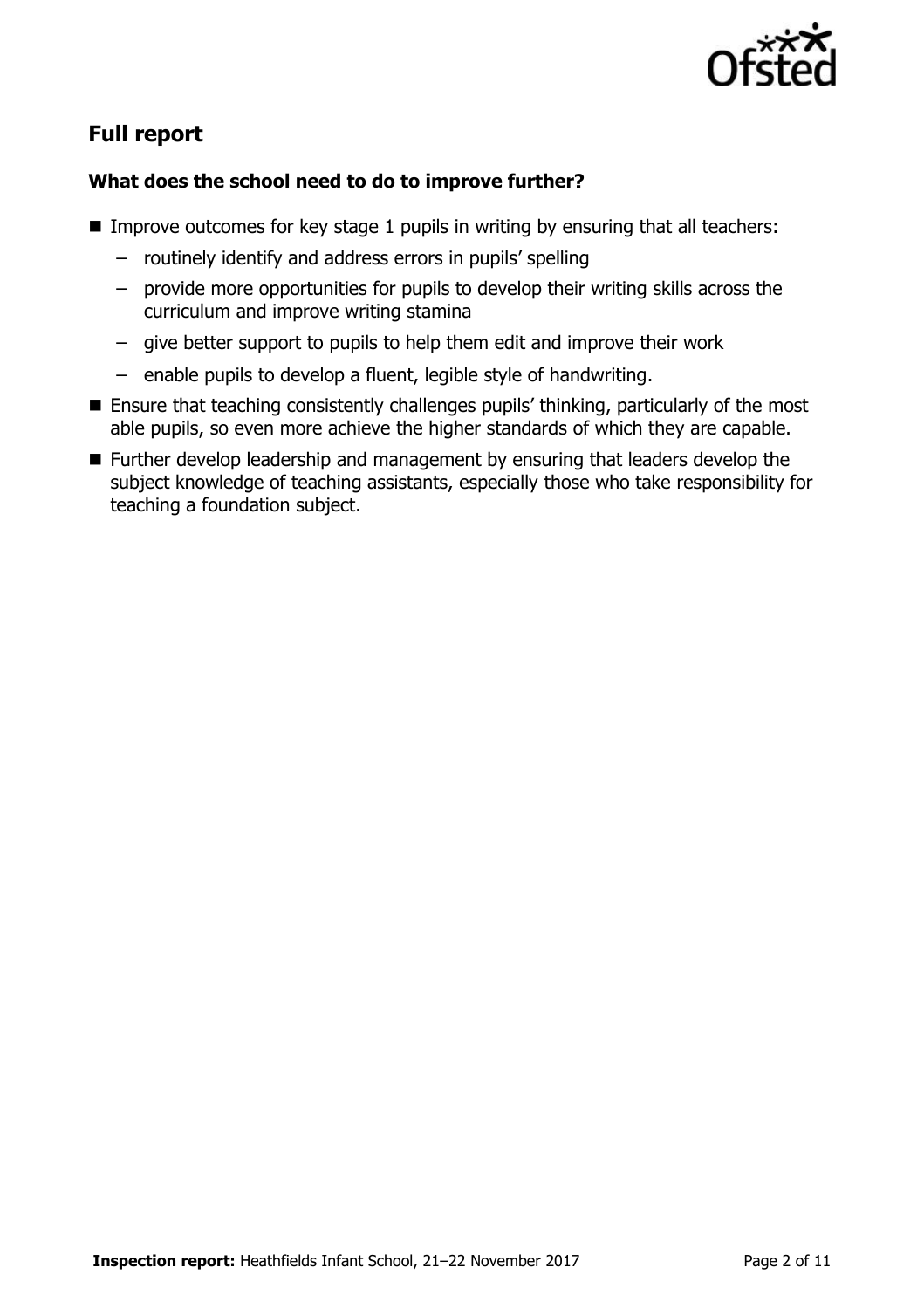

# **Inspection judgements**

#### **Effectiveness of leadership and management Good**

- Strong and determined leadership has put the school firmly back on track following a significant period of upheaval in staffing and governance. Stability has been restored and the relatively new executive headteacher, ably supported by senior leaders, has accelerated the school's progress to ensure that, once again, pupils achieve good outcomes.
- The executive headteacher is resolute in her goal to ensure that every pupil gets the best education possible. She has rapidly brought consistency and ambition to a school that was previously on the verge of failure. The executive headteacher has established a positive staff culture and raised the expectations of everyone to enable pupils to achieve well. No longer are pupils or staff deterred when they experience setbacks. Instead, they show resilience, have greater self-belief and try again until they succeed.
- Leaders know precisely what they need to do to improve the school further; they are never complacent. They put in place effective plans of action to address any shortcomings and monitor outcomes carefully. Leaders are highly responsive to feedback from others, including parents, and act quickly to resolve any issues that arise. Leaders' capacity to improve the school further is strong.
- Senior leaders successfully identify talent and leadership potential in others. They harness this potential to build even greater leadership capacity. New leaders report feeling empowered because they are given opportunities to try out new initiatives and develop their subject areas. Middle leaders, despite some being relatively new to post, are already having a demonstrable impact on teaching, leading to better outcomes for pupils.
- Leaders frequently check on the quality of teaching to recognise strengths and identify areas that need attention. Staff receive a wide range of bespoke training opportunities, which help them to develop professionally. They value the guidance and advice they receive, and appreciate the supportive culture that leaders have created. As a result, the quality of teaching and learning is good and improving.
- The leader for pupils who have special educational needs (SEN) and/or disabilities uses additional funding to make sure that the specific needs of pupils are catered for effectively. Early identification of need, bespoke teaching programmes and careful tracking of progress enables pupils who have SEN and/or disabilities to achieve well. Pupils who have an education, health and care plan are allocated a key worker and receive individualised support which meets their needs particularly well.
- **Parents and carers are unanimous in their praise for the school. They use words like** 'fantastic', 'welcoming' and 'supportive' when describing the school. All parents who responded to Ofsted's parent survey, or that were spoken to, felt that their children were happy and safe in school. Leaders have been successful in establishing a tangible community spirit through different events such as family cooking afternoons. These sessions are popular and well attended.
- A new curriculum was introduced last year after leaders identified a lack of breadth in relation to subjects. The curriculum now provides pupils with a broad range of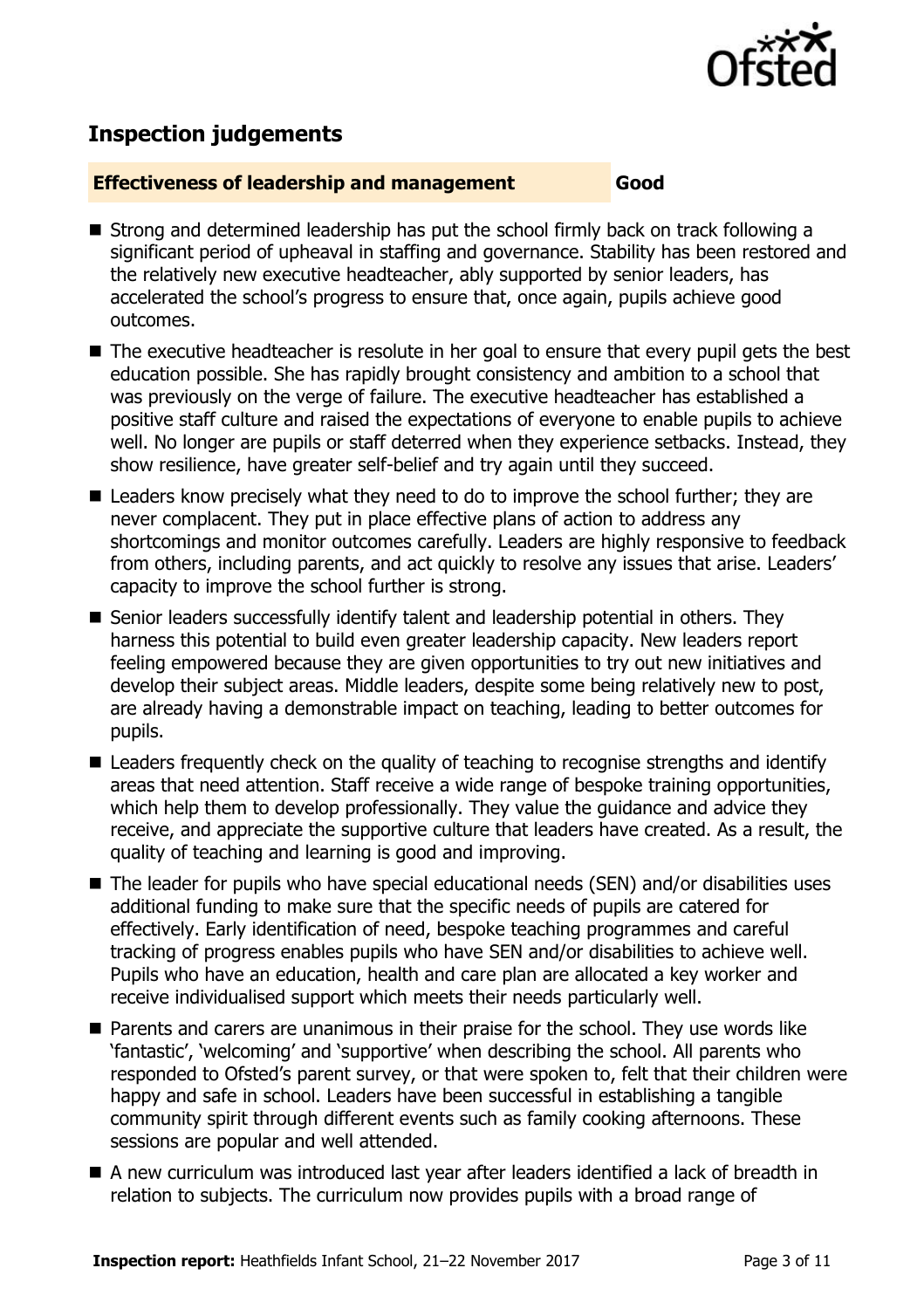

experiences across all subjects, and this enables pupils to progress well. Exciting topics such as 'Paws, claws and whiskers' are well chosen and grab the pupils' interests. Good links are made between subjects, which help pupils to make more sense of their learning.

- The curriculum supports pupils' spiritual, moral, social and cultural development effectively. It is supplemented with a range of visits, visitors and extra-curricular activities, which make a strong contribution to pupils' personal development.
- Leaders use additional funding effectively to benefit pupils' achievement. The use of the sports premium funding has been reviewed recently, so that it can be targeted more carefully to have a greater impact on pupils' physical and personal development. Early indicators show that these changes are already proving successful.
- Following a period of leadership instability and a fall in overall standards, the local authority rightly increased their involvement with the school. The local authority continues to challenge the school well and provide it with some support, especially in relation to supporting new leaders.

### **Governance of the school**

- Governance is effective. A new chair of the governing body, appointed in September 2017, works closely with the executive headteacher to ensure that the good work of the school is maintained and built upon. The governing body has been judicious in its appointment of new governors, ensuring that only those who join have a strong skill set which complements others and meets the needs of the governing body. Governors are knowledgeable about new developments in governance and education because they attend relevant training.
- Governors know the school well. They know the school's strengths and what action needs to be taken to improve it further. Governors have a good understanding about pupils' performance information, including the achievement of disadvantaged pupils, and ask challenging questions of leaders. They hold school leaders to account robustly.

### **Safeguarding**

- The arrangements for safeguarding are effective.
- Leaders have developed a strong culture of safeguarding throughout the school. All staff are proactive in their efforts to keep pupils safe. They are clear about reporting procedures and take action swiftly when necessary. Following an overhaul of systems and processes a year ago, the revised arrangements in place to record concerns are more rigorous and effective. Leaders with responsibility for safeguarding work closely with other agencies to support pupils and their families effectively.
- All staff have up-to-date knowledge of safeguarding matters because leaders ensure that they have annual training and regular briefings about how to keep pupils safe. Staff are vigilant, understand their safeguarding duties and identify potentially vulnerable pupils without delay. When necessary, staff put in place suitable arrangements to protect pupils.
- Leaders and governors ensure that staff and volunteers undergo all necessary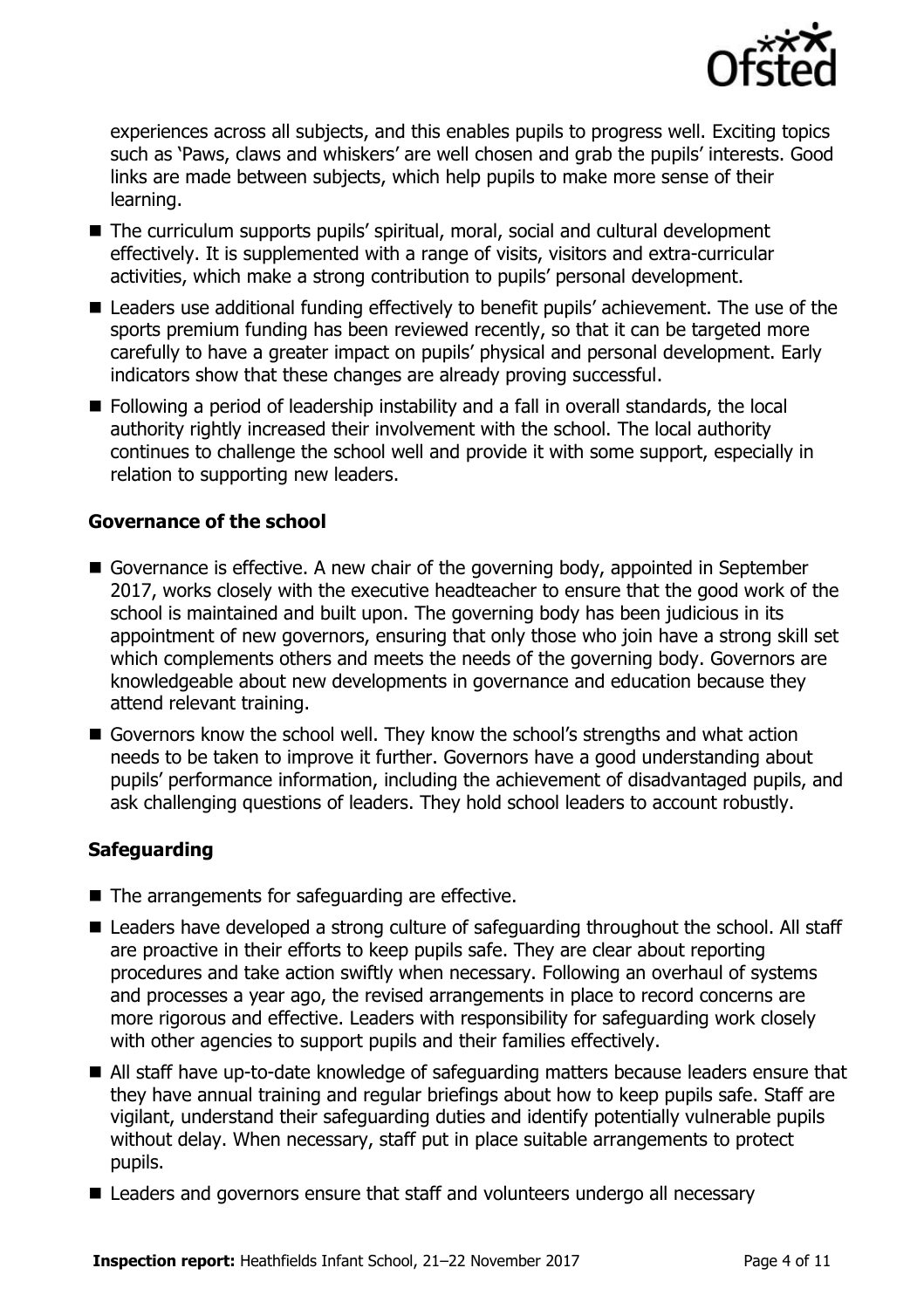

recruitment checks to satisfy themselves that new staff are fit to work with children.

■ The school site is safe and secure. Staff supervision of pupils is good, and pupils report that they feel safe while in school.

### **Quality of teaching, learning and assessment Good**

- Teachers plan purposeful, carefully structured activities, which enable pupils to make good progress in their learning. Teaching is usually lively and engaging, which captures pupils' interests and makes learning enjoyable. For example, in a Year 1 mathematics lesson, pupils filled different containers with rice and made comparisons. They worked with great enthusiasm and extended their mathematical understanding about capacity.
- Teachers expect pupils to achieve and convey this message consistently, and with sensitivity. It is not uncommon to hear a pupil struggling with a task say, 'I can't do this…' quickly followed by the teacher restating, 'I can't do this yet…' The pupil, with support and encouragement, often perseveres and completes the task successfully.
- $\blacksquare$  Teachers keep a watchful eve on how pupils are progressing during lessons. They intervene accordingly to help pupils maintain a steady pace of learning. Teachers' effective subject knowledge is used well to address any misconceptions pupils have at the point at which they arise.
- Teaching across the wider curriculum is often imaginative and provides pupils with hands-on practical experiences, which develop their thinking skills. In science, for example, Year 2 pupils explored a variety of materials and made good predictions about which soap might create the best bubbles.
- Teaching assistants usually make a strong contribution to pupils' learning. They ask pertinent questions to help pupils move forward in their learning, gently supporting if a pupil gets stuck. Sometimes teaching assistants lack subject-specific knowledge in areas such as religious education. This hampers pupils' progress and prevents them from achieving a real depth of understanding.
- In mathematics, teachers plan lessons which cater for a range of abilities and develop pupils' knowledge and mathematical reasoning skills well. Teachers use 'Reasoning Rex' challenges to encourage pupils to think logically and reason. Year 1 pupils confidently solved missing number problems and gave good explanations for their reasoning.
- The teaching of phonics and reading is a strength. Pupils read age-appropriate books with fluency and understanding. However, not all pupils apply their phonics skills well to spell accurately. Guided reading activities help pupils to develop good comprehension skills.
- Teachers are knowledgeable about what pupils are already able to do. They usually use this information well to match work to pupils' different needs. Most pupils relish the opportunity to complete 'challenge tasks' so they can demonstrate their ability. Despite this, sometimes pupils are not stretched enough and do not get chance to show their greater depth of understanding. This is especially the case with the most able pupils.
- $\blacksquare$  In the past, there has been some variation in the quality of the teaching of writing. This has resulted in pupils' progress not being as strong compared with reading and mathematics. Teaching has improved, although a few inconsistencies remain in relation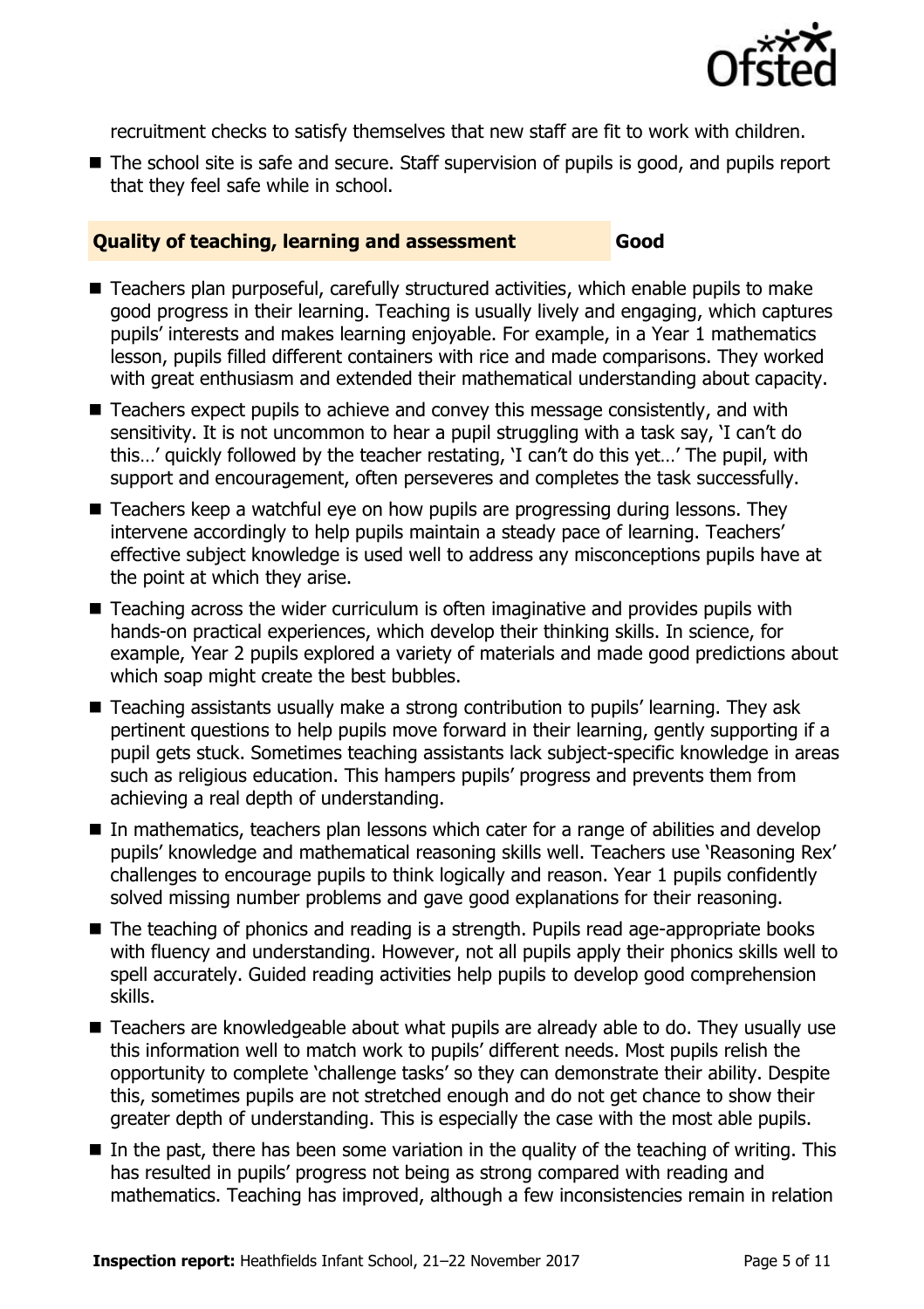

to teachers providing explicit guidance matched to need, to help pupils revise and improve their writing.

- While spelling is taught regularly, teachers do not consistently identify and address pupils' specific spelling difficulties. This means that some pupils continue to make the same spelling mistakes in their books over time.
- The handwriting of some pupils is poorly formed, which makes their writing difficult to read. There are a significant minority of pupils in Year 2, often boys, who do not hold their pencil correctly. This hampers their ability to write fluently and sometimes slows their progress.

### **Personal development, behaviour and welfare Good**

#### **Personal development and welfare**

- The school's work to promote pupils' personal development and welfare is good.
- Leaders have created a nurturing, learning environment where pupils are gently encouraged to try their hardest. Pupils feel well-looked-after and supported. They are exposed to different situations to help them develop resilience and confidence. For example, pupils confidently recounted a recent zoo visit to parents in a class assembly.
- Leaders work hard to ensure that all pupils feel included and part of the school community. They put in place arrangements to minimise pupils' barriers to learning and participation. For example, some pupils choose to attend the lunchtime 'signing club' to learn how to sign. They use their skills extremely confidently to sing and sign along to songs such as 'I can sing a rainbow'.
- **Pupils know how to keep themselves safe in a range of situations because they are** taught well through the personal, social and health education curriculum. They know how to get help if they need it and are very knowledgeable about how to stay safe when they are online. Pupils are encouraged to make healthy choices about food. They understand the importance of a balanced diet.
- **Pupils say that bullying is not a problem at their school, and if it did occur, they could** rely on an adult to sort it out.
- **Pupils enjoy coming to school because staff make experiences fun and worthwhile. Pupils** who arrive early to school join the 'Wake up, Shake up' club. This involves an energetic physical exercise routine that helps to prepare pupils well for the day ahead. They participate enthusiastically.
- Leaders have created a safe and caring environment where pupils are helped to respect each other for their individual difference and get along together. Pupils build friendships well and show genuine concern for each other.

### **Behaviour**

- The behaviour of pupils is good.
- The large majority of pupils behave very well as a result of teachers' high expectations and consistent use of the school's behaviour policy. Pupils understand the 'good to be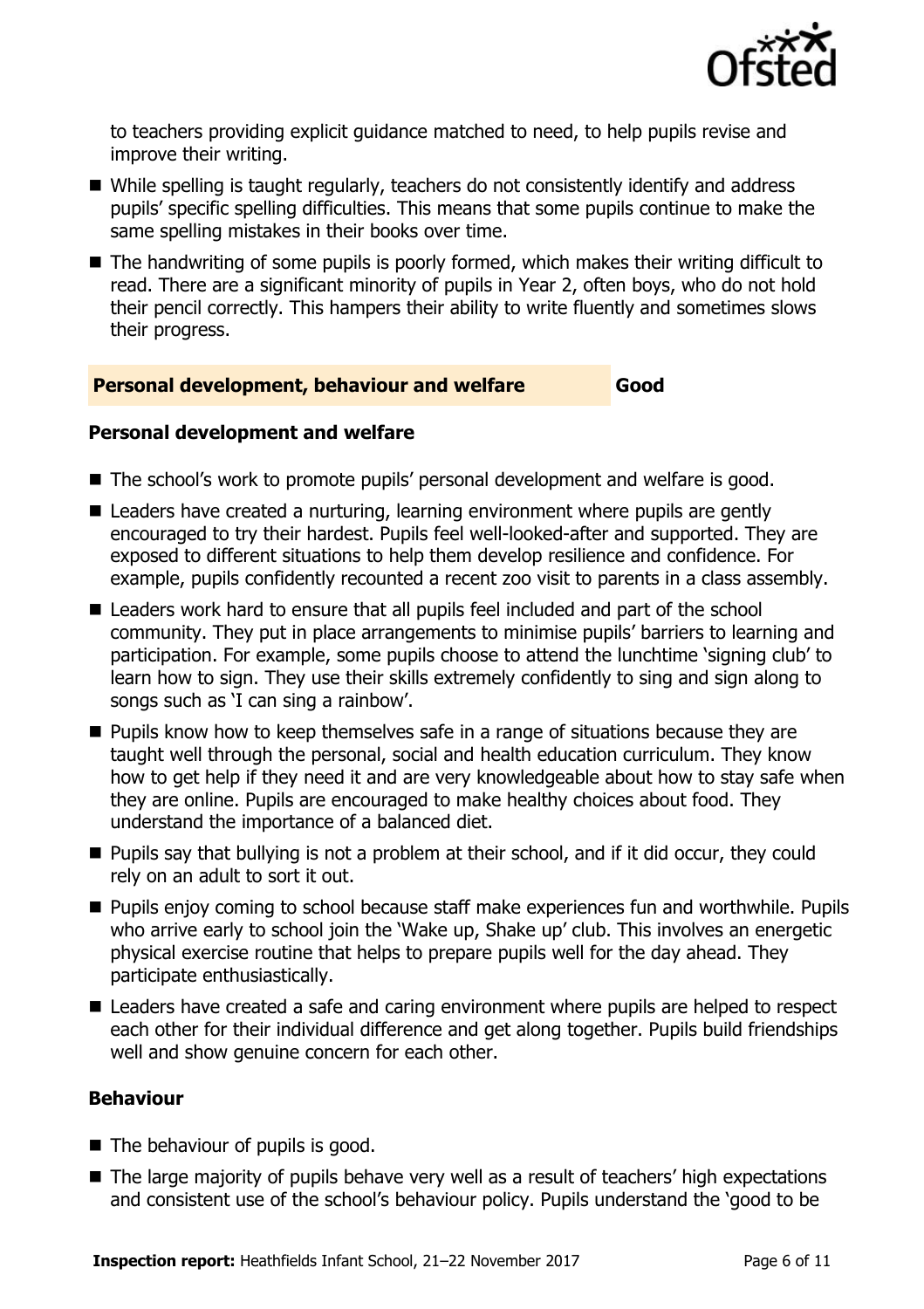

green' system and adhere to the expectations. Leaders carefully track pupils' behaviour and provide quick support if there are any signs of deterioration.

- **Pupils show positive attitudes to learning and settle down to tasks quickly. Occasionally,** pupils who are working independently drift off task and need to be refocused by the teacher. A brief reminder by the teacher is usually enough to promptly return the pupil's attention to the task in hand.
- Pupils' attendance is broadly in line with the national average. The school works effectively with families to address any concerns with low or falling attendance. Leaders' efforts to improve punctuality have proved effective; fewer pupils are now late to school.
- **Pupils enjoy each other's company on the playground and play well together. The school** council has recently introduced more fun activities during lunchtime that pupils can choose.

#### **Outcomes for pupils Good Good**

- Leaders' concerted efforts to raise levels of achievement across the school have paid dividends. The majority of current pupils, including those who are disadvantaged, make good progress in reading, writing and mathematics as a result of the effective teaching they receive. Pupils are well prepared for the challenges of Year 3.
- $\blacksquare$  Prior to 2015, pupils' attainment at the end of key stage 1 had been consistently well below the national average in reading, writing and mathematics. Following this period, standards steadily rose, although writing lagged behind reading and mathematics. By 2017, the proportions of Year 2 pupils achieving the expected standards in reading, writing and mathematics were all above the national averages.
- Year-on-year, increasingly more pupils are achieving the higher standards in reading, writing and mathematics by the end of Year 2. However, the proportions of Year 2 pupils attaining at greater depth in reading, writing and mathematics remain below the national average.
- **Pupils display an interest in reading because teachers promote reading for pleasure.** Pupils are motivated by the school's reading challenge, where they can achieve awards after reading a set number of books. Other pupils enjoy taking home the 'Reading Otter' to encourage them to read.
- There have been improving outcomes in Year 1 phonics over time. For the last two years, the proportion of pupils who achieved the expected standard in the phonics screening check has been above the national average. This is as a result of good teaching of early reading skills.
- $\blacksquare$  Pupils who have SEN and/or disabilities make good progress from their starting points due to the effective support they receive.
- $\blacksquare$  As a result of some inconsistencies with the teaching of writing in Year 1 last year, current Year 2 pupils have some gaps in their knowledge. However, better teaching is enabling pupils to catch up and diminish the difference in outcomes between writing and the other core subjects.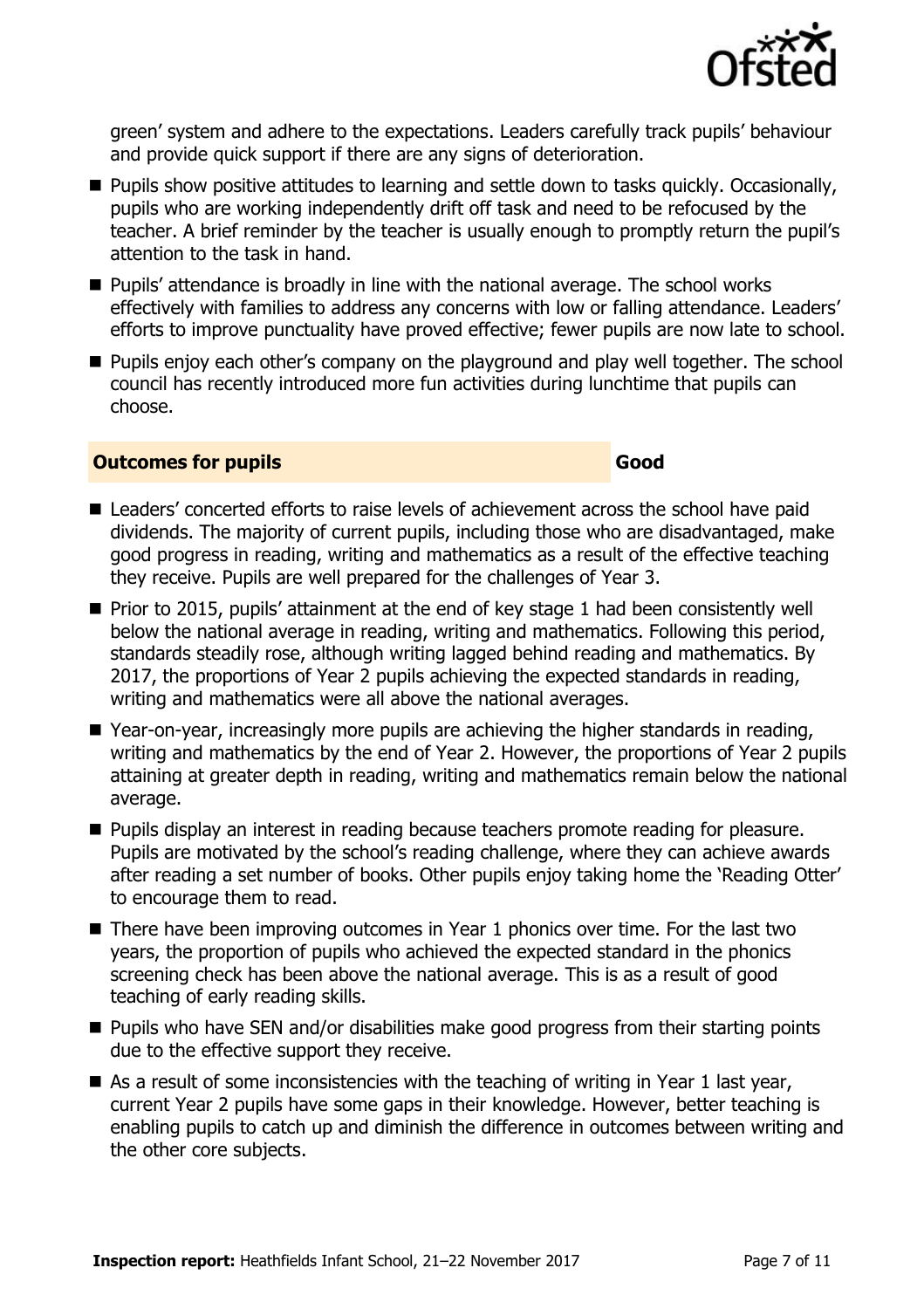

### **Early years provision Good**

- Leadership of the early years is a strength. The leader knows the areas for development within the setting because of accurate evaluation of the quality of teaching and impact on children's outcomes. Leaders' plans are effective in bringing about improvements. For example, leaders have raised the profile of boys' writing and increased rates of progress.
- There is good teaching across all classes in the early years. Teachers plan tasks that are well matched to the needs of the children. This enables them to make strong progress. In 2016, the proportion of children achieving a good level of development was above the national average. In 2017, the proportion increased further. As a result, children leave the early years well prepared for Year 1.
- Given that children are only in their first term at school, most have settled quickly into school life and understand classroom expectations. Most children behave well and, despite their limited experience of school, listen attentively to their teacher and fellow classmates.
- The teaching of mathematics is effective. Children are challenged in mathematics and are already developing their reasoning skills. They use mathematical equipment well to help strengthen their understanding of number and solve problems.
- The curriculum includes opportunities to deepen children's understanding and be creative. Children created wonderful 'land art' using natural resources from the school grounds. They also carefully constructed hedgehogs from clay and added spines using sticks.
- Teachers plan activities that entice children into developing a love of reading. In learning about prediction, children completed the 'barefoot challenge' where they walked through different materials, including mud, squashed pumpkins and ice, and described their feelings as part of their focus on the book 'We're Going on a Bear Hunt'.
- Children develop their speaking and listening skills well because of good teaching and modelling of language by adults. This is supported by imaginative play opportunities using appropriate resources. For example, one group worked together using a range of tools and pretended to dig up a road to make repairs. Children engaged freely in conversation about the pretend job they were undertaking.
- In the classroom, teachers plan engaging activities that support children's development in the different areas of learning and provide a variety of choice. However, the outdoor learning environment is more limited due to fewer resources. This means that, sometimes, children do not experience the same quality of rich learning opportunities as in the classroom. Leaders already have plans in place to address this issue.
- Safeguarding arrangements in the early years follow the same robust measures as the rest of the school. Children are kept safe and any risks are minimised. All statutory welfare requirements are met.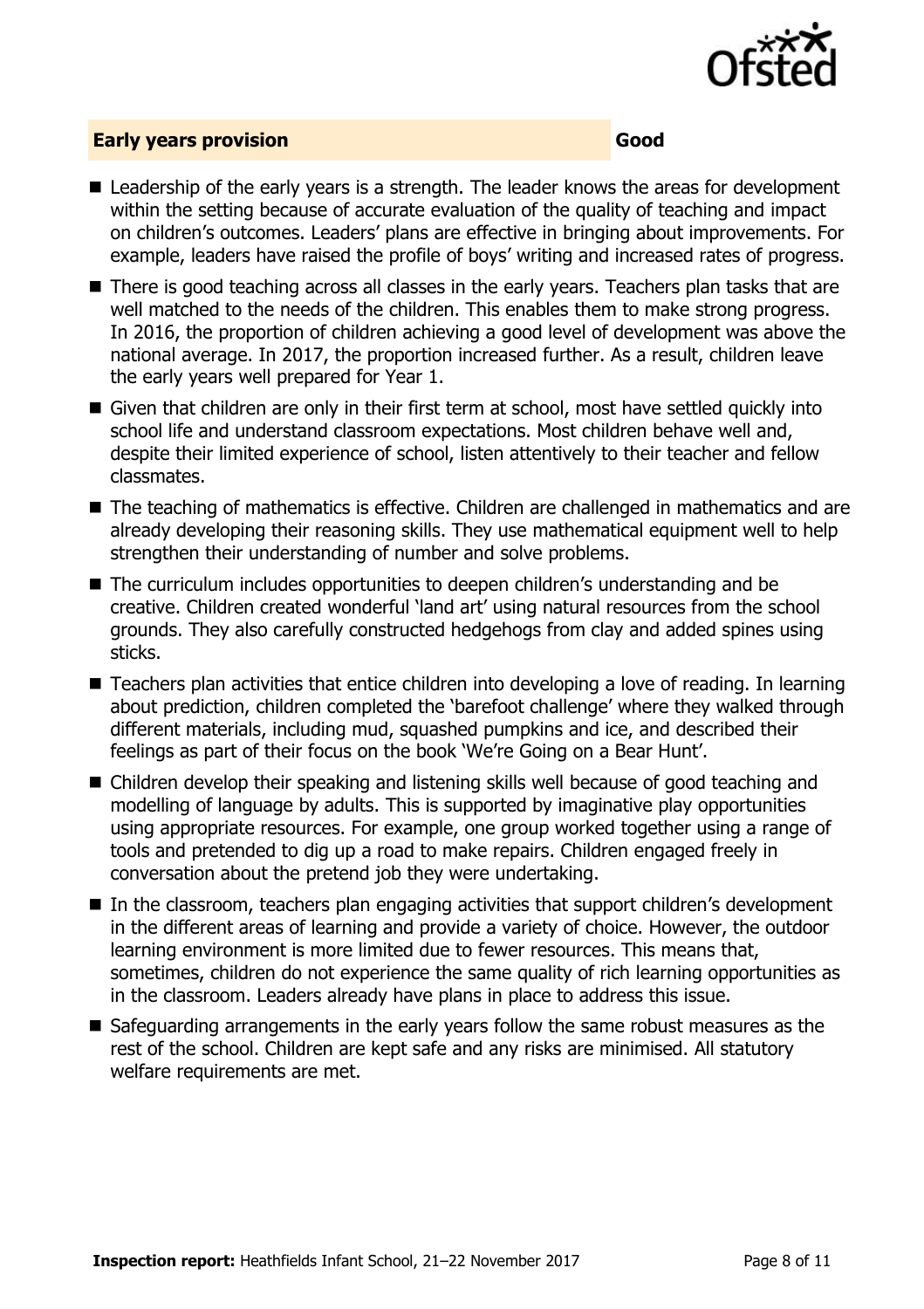

# **School details**

| Unique reference number | 124158        |
|-------------------------|---------------|
| Local authority         | Staffordshire |
| Inspection number       | 10037885      |

This inspection of the school was carried out under section 5 of the Education Act 2005.

| Type of school                      | Infant                                  |
|-------------------------------------|-----------------------------------------|
| School category                     | Maintained                              |
| Age range of pupils                 | $4$ to $7$                              |
| Gender of pupils                    | Mixed                                   |
| Number of pupils on the school roll | 225                                     |
| Appropriate authority               | The governing body                      |
| Chair                               | Mrs Lisa Baker                          |
| <b>Executive Headteacher</b>        | Mrs Kelly Williams                      |
| Telephone number                    | 01827 213 885                           |
| Website                             | www.wilnecotejnrandheathfieldsinf.co.uk |
| <b>Email address</b>                | headteacher@hiwj.staffs.sch.uk          |
| Date of previous inspection         | 28-29 November 2012                     |

### **Information about this school**

- The school meets the requirements on the publication of information on its website.
- This school is an average-sized infant school.
- Almost all pupils are White British. A very low, although increasing, proportion of pupils speak English as an additional language.
- The proportion of pupils supported with a statement of special educational needs, an education, health and care plan or through special educational needs support is broadly in line with the national average.
- The proportion of disadvantaged pupils is below the national average.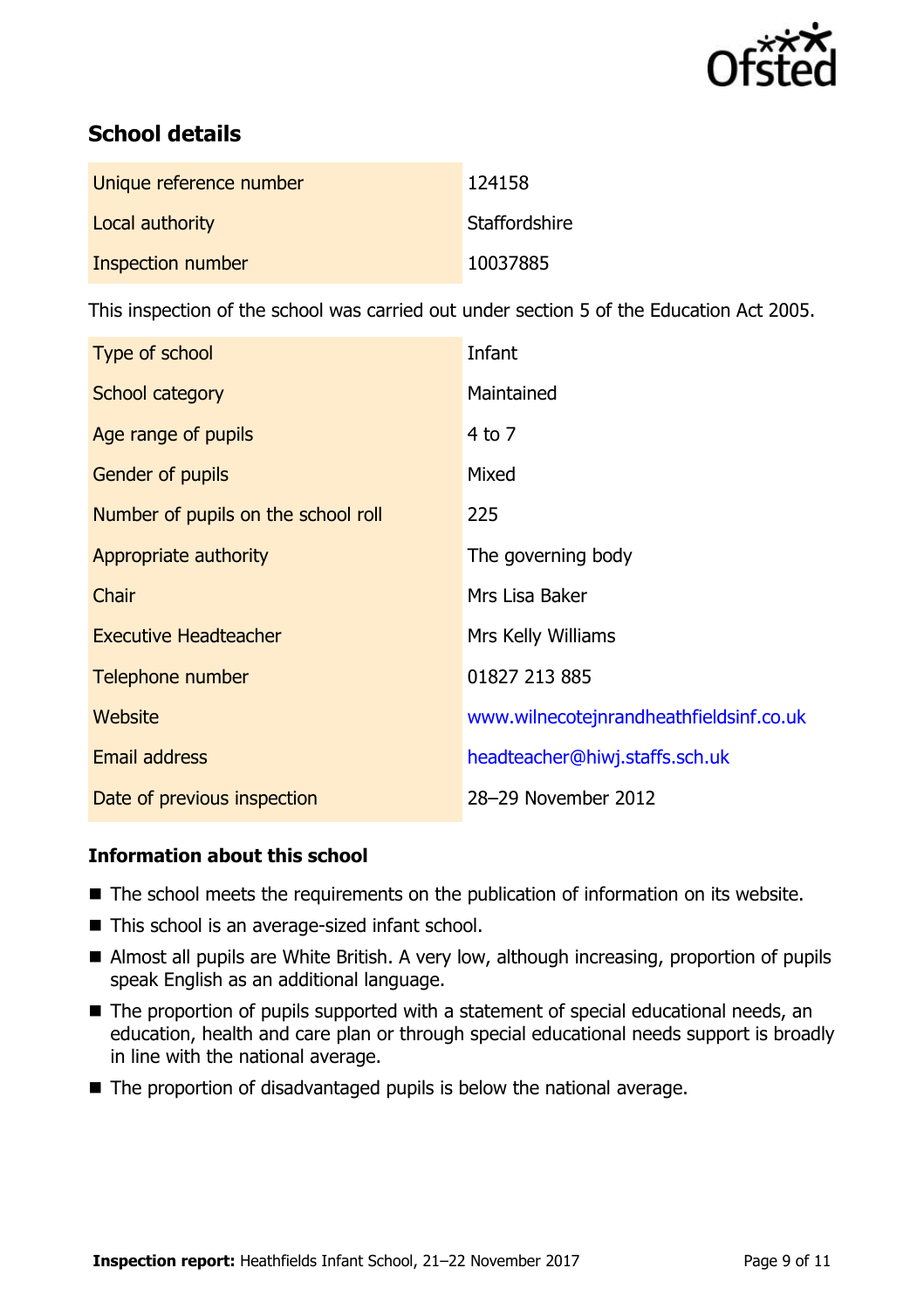

## **Information about this inspection**

- The inspection team observed lessons across the school, most of which were joint observations with senior leaders. Inspectors reviewed a wide range of pupils' work across most subject areas.
- Inspectors interviewed pupils and spoke to them during lessons and at other times to gather their opinions about school and learning.
- Inspectors held meetings with the executive headteacher, the deputy headteachers and a range of other leaders. The lead inspector met with 18 school staff, including teachers and support and administrative staff, to gather their views on leadership, safeguarding and pupils' behaviour. The lead inspector held a short telephone discussion with a representative of the local authority.
- An inspector met with three governors, including the chair of the governing body.
- Responses from 50 parents and carers to the Ofsted online questionnaire (Parent View) and 35 free-text responses from parents were analysed. An inspector also gathered the views of parents at the beginning of the school day.
- Inspectors listened to pupils read and talked to pupils about their interest in books.
- Inspectors considered 25 responses to the staff questionnaire. There were no responses to the pupil survey.
- The inspection team took into account a wide range of information, including the school's website, school development plan, attendance data, pupils' assessment information and leaders' monitoring of teaching and learning. Inspectors reviewed documentation relating to safeguarding, as well as governing body minutes and notes of visits from the local authority.

#### **Inspection team**

**Tim Hill, lead inspector Her Majesty's Inspector** 

**Susan Hughes Controller Susan Hughes** Controller Controller Controller Controller Controller Controller Controller